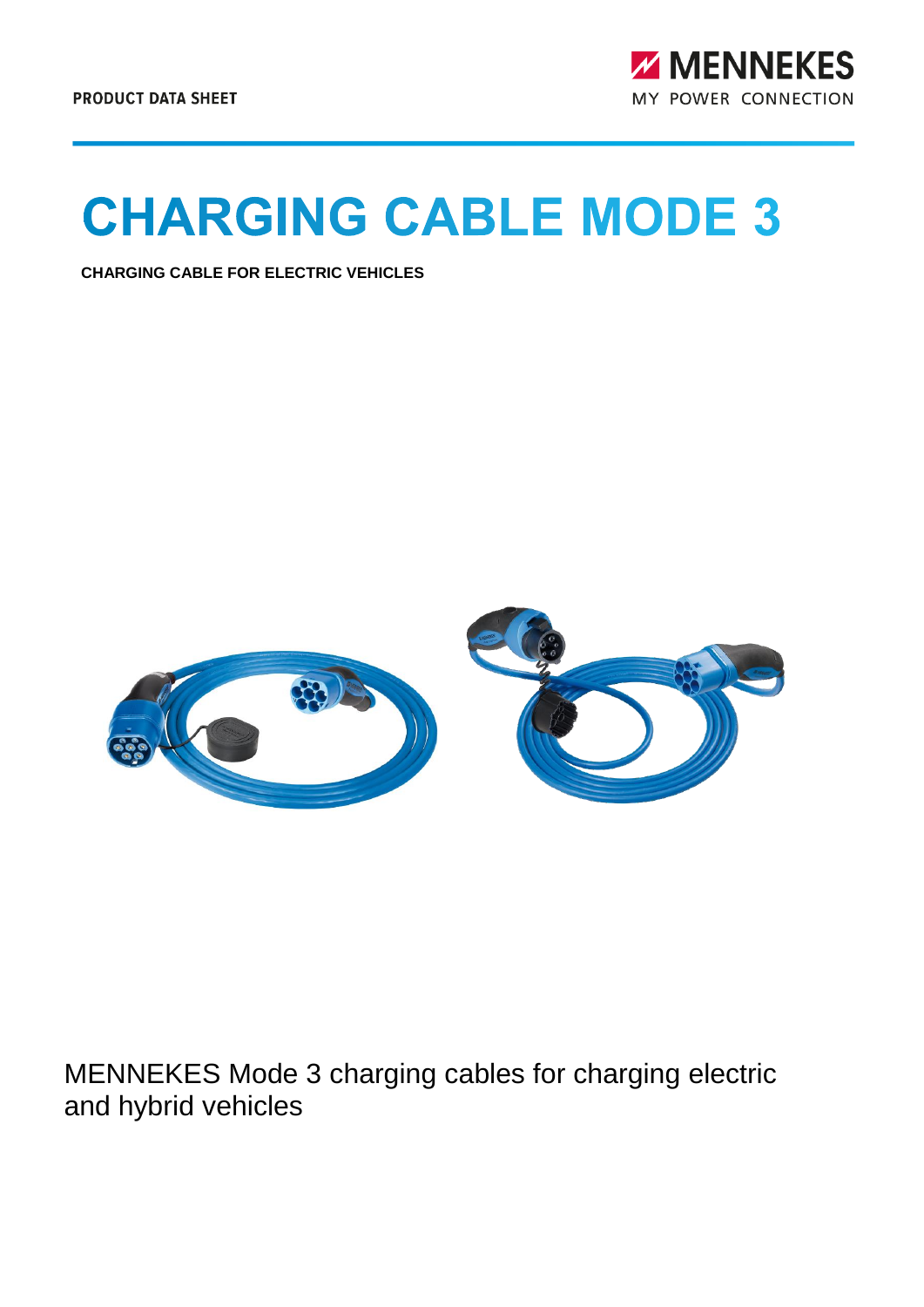## **Product features**

- Charging cable mode 3 according to IEC 61851
- Connector according to IEC 62196-2
- Cable type H07BQ
- Charging power up to 22 kW
- Charging current 32A
- Degree of protection IP44 (with protection cap)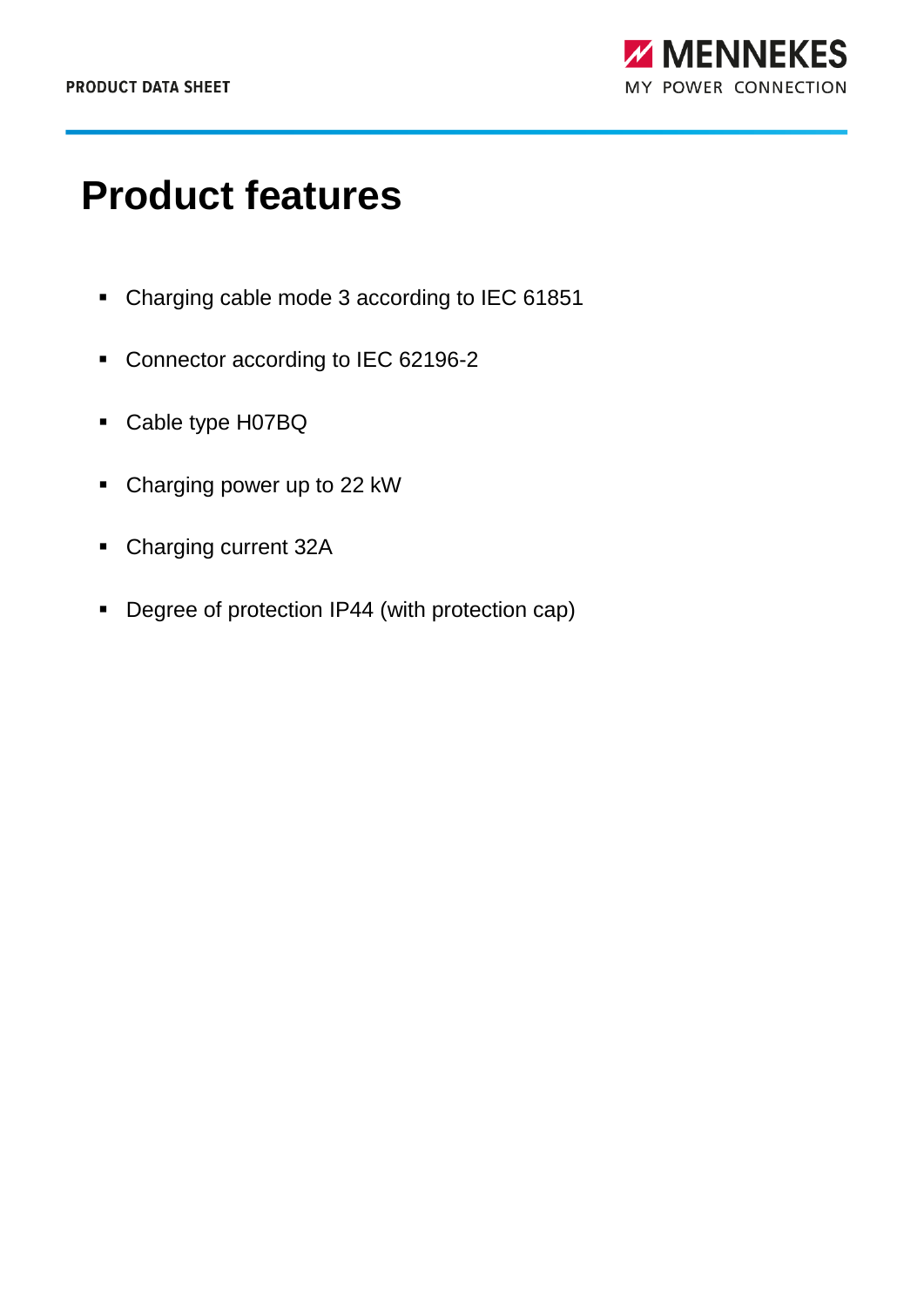## **Technical data**

| <b>Item</b>                               | 36212                          | 36246            | 36284  |
|-------------------------------------------|--------------------------------|------------------|--------|
| Vehicle side                              | Type 2                         | Type 2           | Type 1 |
|                                           | $\mathfrak{B}$                 | $\mathfrak{B}$   |        |
| Infrastructure side                       |                                | Typ <sub>2</sub> |        |
| Total cable length                        | 4m                             | 7,5m             | 7,5m   |
| Nominal voltage U <sub>n</sub>            | <b>230 V AC</b>                |                  |        |
| Nominal frequency                         | 50 Hz                          |                  |        |
| <b>Rated current</b>                      | 32A, single phase              |                  |        |
| Charging power                            | max. 7,4 kW                    |                  |        |
| Ambient temperature                       | -40°C up to 50°C               |                  |        |
| Cable cross section<br>[mm <sup>2</sup> ] | $3G6 + 0.5$                    |                  |        |
| Weight                                    | 1,5-3kg (depending on version) |                  |        |

| Item                                      | 36213                                | 36247  |  |
|-------------------------------------------|--------------------------------------|--------|--|
| Vehicle side                              | Type 2                               | Type 2 |  |
|                                           |                                      |        |  |
| Infrastructure side                       | Typ <sub>2</sub>                     |        |  |
| Total cable length                        | 4m                                   | 7,5m   |  |
| Nominal voltage U <sub>n</sub>            | 400 V AC                             |        |  |
| Nominal frequency                         | 50 Hz                                |        |  |
| <b>Rated current</b>                      | 32A, three phase                     |        |  |
| Charging power                            | max. 22 kW                           |        |  |
| <b>Ambient temperature</b>                | $-40^{\circ}$ C up to $50^{\circ}$ C |        |  |
| Cable cross section<br>[mm <sup>2</sup> ] | $5G6 + 0.5$                          |        |  |
| Weight                                    | 1,5-3kg (depending on version)       |        |  |